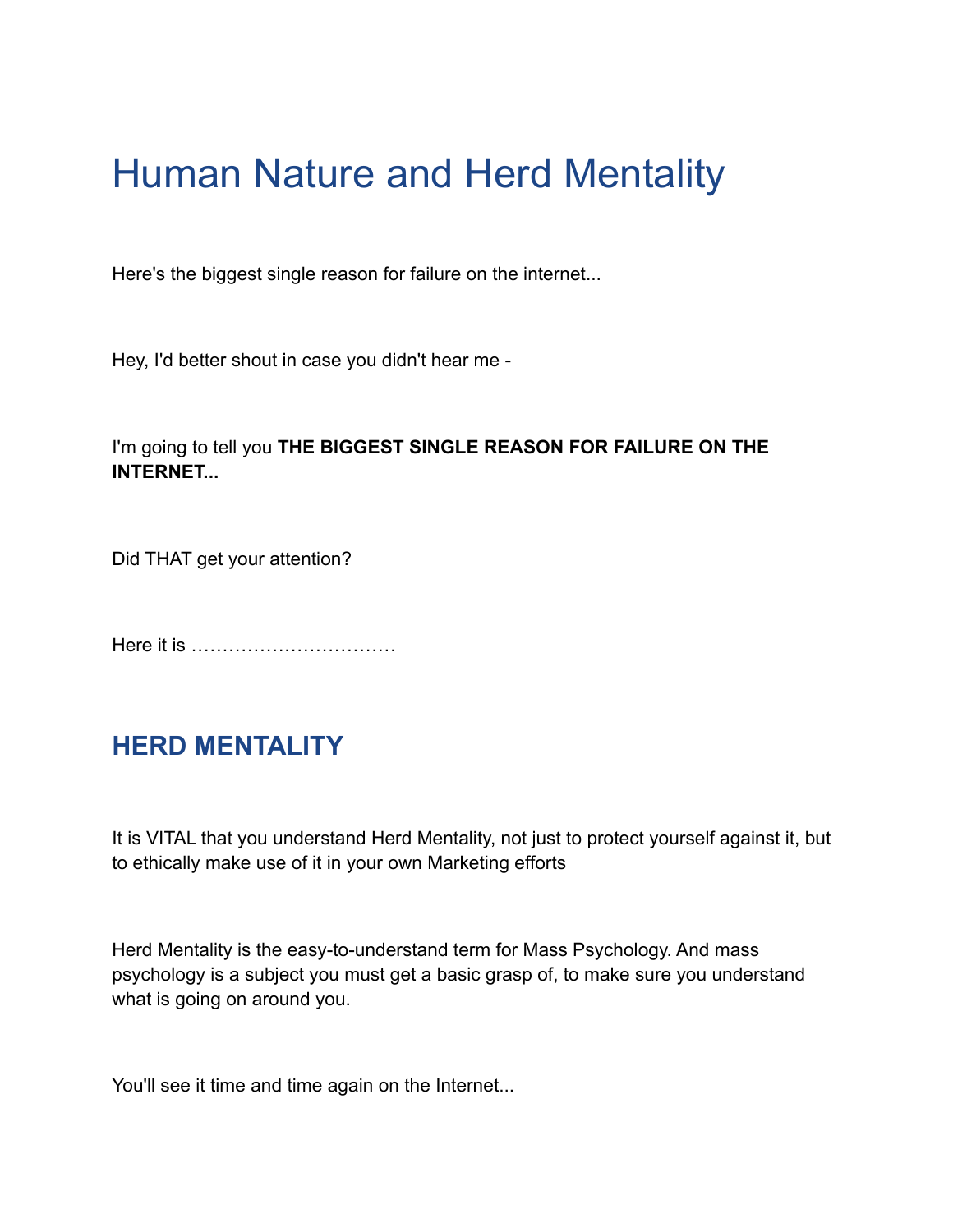A top "guru" does a great job of beating the drum for 12 daily pro, Big Idea Mastermind or whatever and, before you know it, there's a stampede to hand over hard earned savings, and people are getting trampled in the rush to jump over the edge of the cliff.

Hey, dry your tears - I was there, too (for a couple of weeks)

12Daily Pro, was a Ponzi scheme, taking money from new members to pay old ones, but people couldn't see it until the law got involved, "Mr guru" pulled out and moved on to promote "Guerrilla Marketing Bombshells" or some other nonsense, and poor old Joe and Jane Marketer were left with severely depleted bank accounts, (and in some cases criminal charges) wondering which particular herd leader they should follow next.

Hey, I'm not saying you shouldn't try things out, I'm just suggesting you take a step back and examine the facts before and after you leap. If necessary, get out and cut your losses before you are in it too deep to beat a dignified retreat.

These ads for "KISS" were flying round the email system in *January 2003.* They seem awfully familiar today. Here's how their ad read...

~~~~~~~~~~~~~~~~~~~~~~~~~~~~~

Thought you should be told this TODAY!

YOUR LIFE WILL NEVER BE THE SAME AGAIN...

 $*$  FACT 1: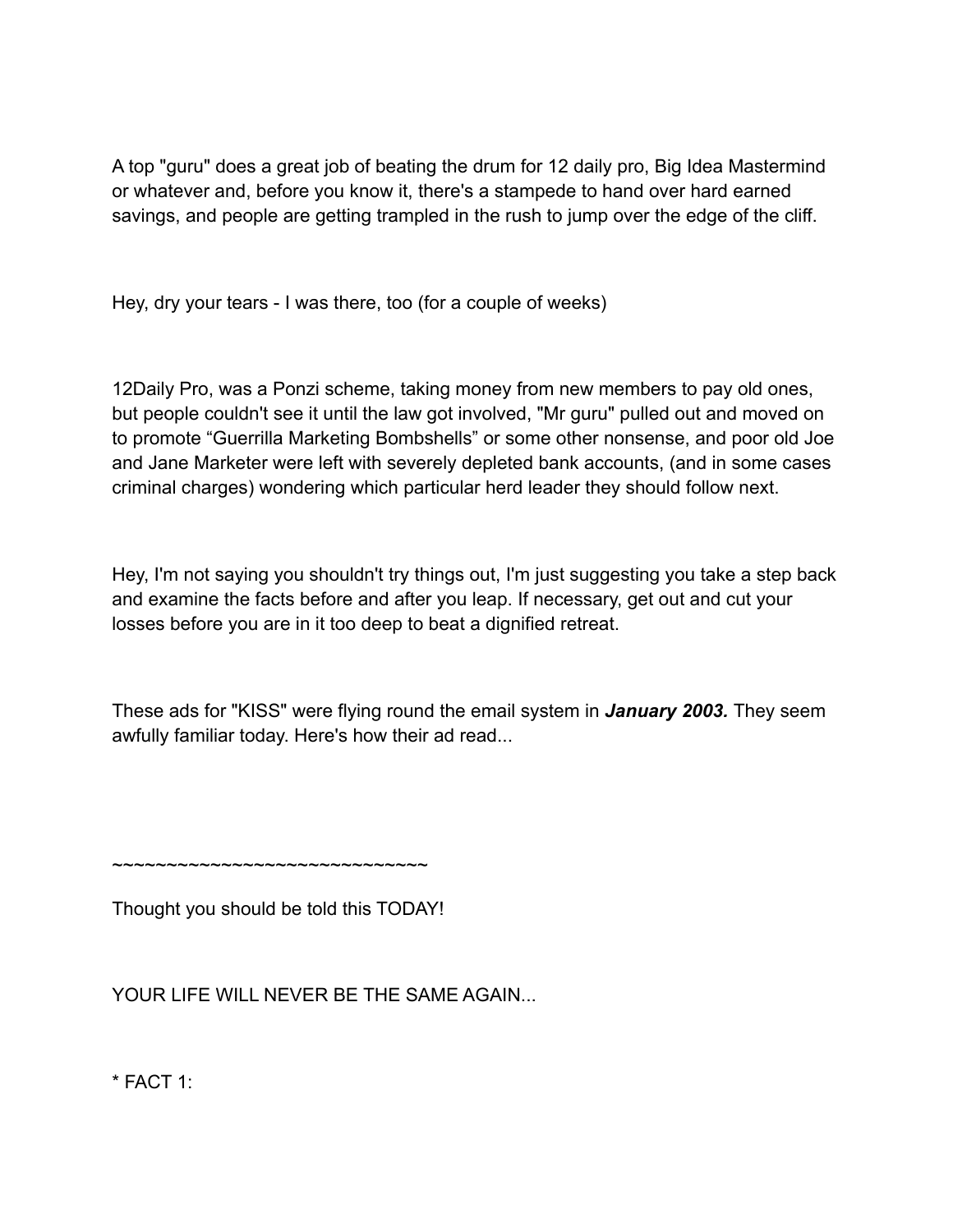KISS can retire you in 180 DAYS!!

 $*$  FACT  $2$ 

1 day to \$7

28 days to \$5000

180 days to \$6 MILLION

.... MONTHLY and AUTOMATICALLY!!!

~~~~~~~~~~~~~~~~~~~~~~~~~~~~~~

Incredible isn't it!!

This heap of unadulterated gibberish was being pushed around by a company called cyberwincity.com who run lotteries and casinos! (Now there's a company I'd trust my lifesavings with!)

But you know what? HERD MENTALITY caused thousands and thousands of would-be marketers to believe the line (which I didn't show above) that said....

#### **"Everybody's getting on the KISS bandwagon now. Don't let it leave without you."**

And off they all went to give these people \$20 a month of their hard-earned money.

The only people due to make \$6 million out of this are the owners of cyberwincity.com, who are probably right now comatose on a white-sand beach in the Caribbean!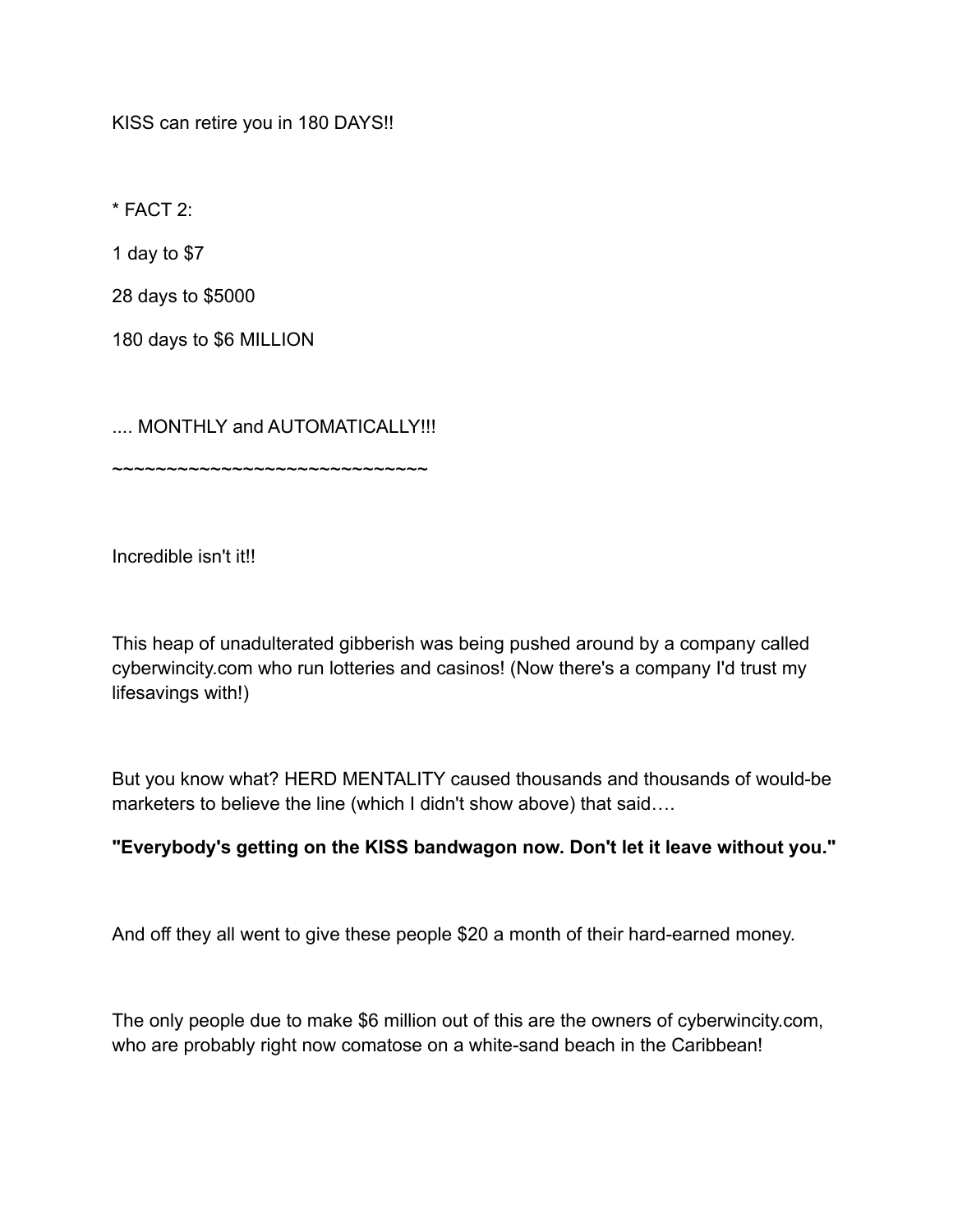How is it that normally sensible people can get drawn into something as transparently dumb as this?

The answer lies buried in our self-survival system. It's a deep-rooted desire not to get left out.

As humans, we share many common traits. No matter what nationality, colour or creed, the fear of loss almost always outweighs common sense (Join KISS or everybody else will make money from it and you won't.)

And it's a key principle of your Online Health Check to understand these triggers so you can use them effectively in your own marketing.

Nine words I use on a lot of my advertising efforts are "DON'T GET LEFT BEHIND!" - "YES! You, Too, Can Discover..."

Notice the triggers... "get left behind" and "you, too"

Already the reader is beginning to suffer a sense of loss! What is it that other people already have or know, that he/she doesn't?

And the trigger can be set in the very first sentence!

Also, by understanding these Herd Mentality triggers, you can build a shield with which to protect yourself when faced with someone using the same technique on you. (You know that they do)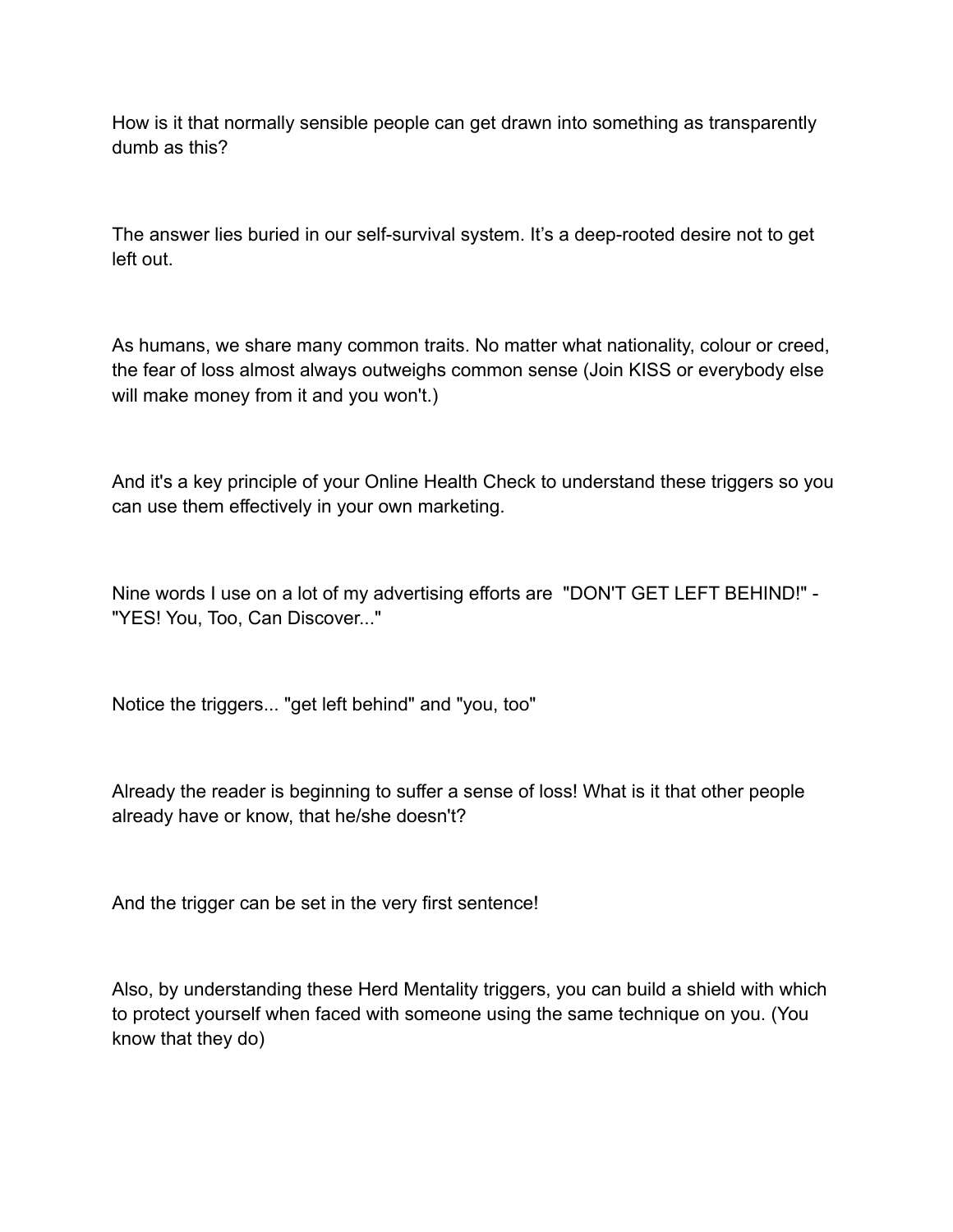Start today...

Mentally dissect all the adverts you come across. Ask yourself the simple question, *"Are these claims realistic?"*

Forget the schemes that have no product (of value).

"*Get ten more people to sell our rubbish report, and we'll give you an extra rubbish report*", does NOT qualify as a product! You should look for serious, quantifiable, products.

Forget the claims of how many other people have already joined this scheme. They're probably not true anyway.

Forget the insistence on how you should do it before the price goes up. It's a lie.

#### **Forget the mathematics of full matrixes.**

To fill a 9x9 matrix, you would need to sign up 387,420,489 people! There's about as much chance of that as there is of winning a national lottery without buying a ticket. Every man, woman, child and baby in USA would have to sign up under you 1½ times to fill that matrix!

Forget the statistics. Remember what Benjamin Disraeli, the British Prime Minister is quoted (by Mark Twain) as saying... "There are three kinds of lies: lies, damned lies and statistics."

#### **Just ask yourself the simple question...**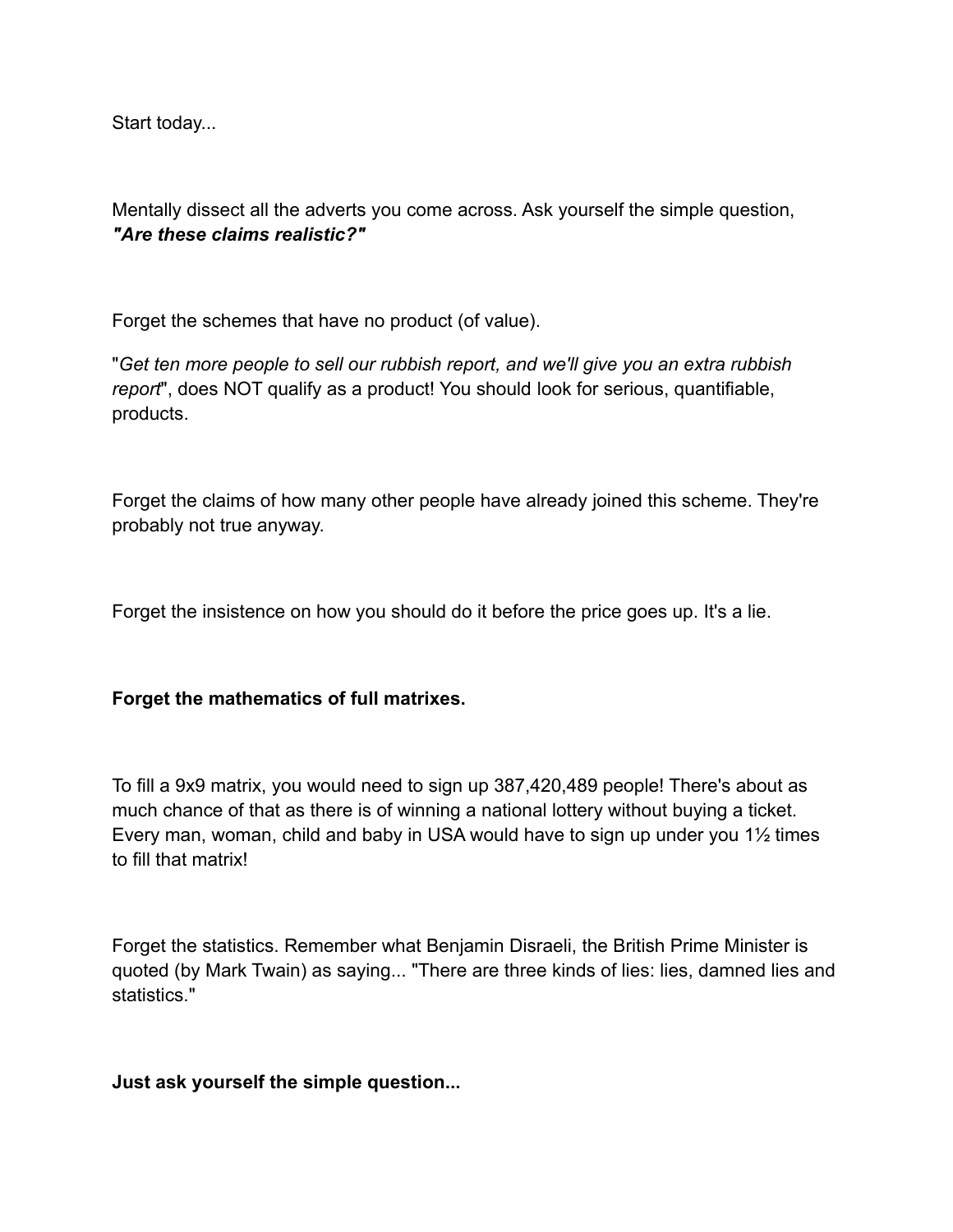Does This Make Sense?

That's not to say that Internet programs aren't going to pay you some money, but many schemes are just looking for idiots who will send them their money (and wonder why their bank account is growing smaller!). The only winners are those who get in very early, which includes the owners, of course!

People who join these matrix-based (read: pyramid) schemes at the end of their (usually short) lifecycle get burned!

The problem is, you never know if it's nearing the end ... so best stay away altogether!

If there is one thing you need to do to stop being a victim it is to STOP promoting garbage, and choose, good products and services instead.

The dangers of Herd Mentality will always be there. It's human nature.

As a prospective Internet Mega-Star, it's your job to ethically USE IT in your promotions and to IGNORE IT in assessing other people's products.

Understanding Herd Mentality is a key step in not being a victim.

Cheers

Mark Hodgetts

This report is part of the Stop Being A Victim Series. I just give you the facts as I know them and only endorse proven quality products. Three of these appear below